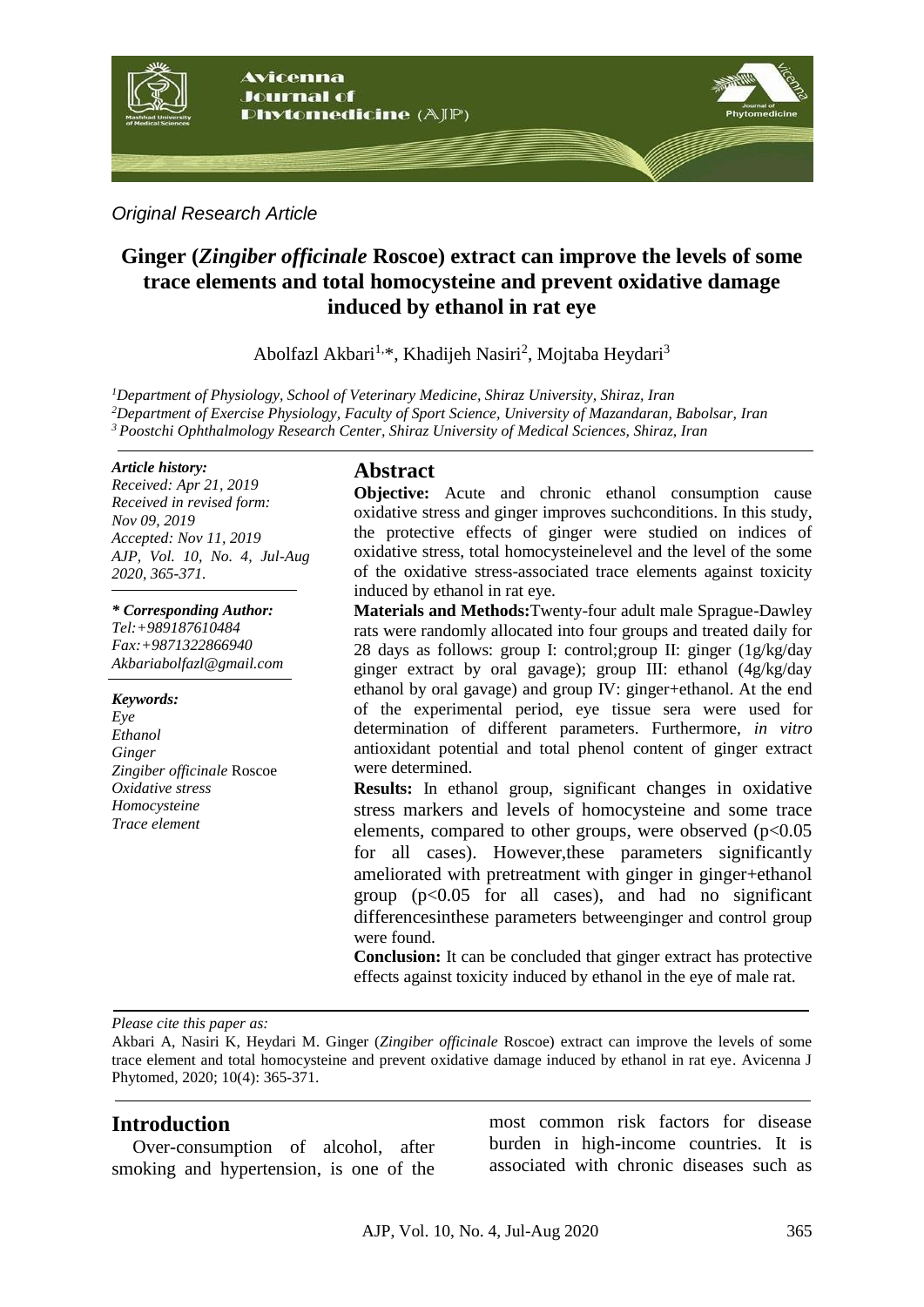cancer, and gastric, neurodegenerative and chronic ocular diseases(Crews and Nixon, 2009; Peragallo et al., 2013). Excessive consumption of alcohol is associated with an increased incidence of chronic ocular diseases such as keratitis, cataract, corneal arcus and color vision deficiencies (Hiratsuka and Li, 2001). One of the most important factors contributing to the pathogenesis of excessive consumption of alcohol and chronic ocular diseases, is oxidative stress. Oxidative stress is caused by increased production of free radicals such as reactive oxygen species (ROS) or decreased antioxidant capacity that is required to detoxify their harmful effects.The amount of ROS is controlled by antioxidant enzymessuch as superoxide dismutase (SOD), catalase andglutathione peroxidase (GPx), vitamin C and E and sulfhydryl group donors (e.g., GSH) (Akbari et al., 2016b; Jelodar et al., 2018). Antioxidant enzymes and some other enzymes such as cytochrome c oxidase contain transition metal ions (e.g.,  $Fe^{2+}$ ,  $Cu^{2+}$ ,  $Zn^{2+}$  and  $Mn^{2+}$ ) which act as integral part of their active sites to battle against free radicals (Akbari et al., 2016a; Akbari et al., 2017). Therefore, abnormal homeostasis of these elements can also lead to organ dysfunction and oxidative stress.

Another mechanism through which cell toxicity can be induced by ethanol, is its interaction with homocysteine (Hcy). Elevated homocysteine via interference with the signaling pathways, impairs intra/extracellular mechanisms. Hcy metabolism is mostly controlled by epigenetic regulations such as histone modifications, and DNA acetylation and methylation (Kamat et al., 2016).

The eye is a sensitive organ and susceptible to oxidative damage because of its continuous exposure to environmental chemicals, radiation, and atmospheric oxygen. Oxidative stress may play a crucial role in development of ocular diseases such as uveitis, glaucoma, cataracts, age-related macular degeneration, and pseudoexfoliation syndrome (Ohia et al., 2005). Therefore, use of supplements and plant compounds to enhance the body's antioxidant system can improve the status of oxidative stress and prevent the onset of these diseases.Today, the use of medicinal plants and phytochemical products like proteins, flavonoids and phenols and other bioactive compounds, has gained popularity in preventing and treating many diseases associated with oxidative stress, including cancer, diabetes, and neurologic, reproductive and eye diseases.

*Zingiber officinale* Roscoe (ginger) is one of the most popularmedicinal plants evaluated in multiple studies for its effect on oxidative stress. It contains numerous phytochemical compounds including zingerone, gingerdiol, zingiberene, zerumbone, gingerols and shogaols which have antioxidant properties (Akbari et al., 2017; Ilkhanizadeh et al., 2016; Tzeng et al., 2016). However, the effect of ginger on oxidative stress in eye is less investigated. The aim of this study was to evaluate the protective effect of ginger extract on indices of oxidative stress, tHcy, and some of the oxidative stress-associated trace elements in ethanol-induced toxicity in male rats.

# **Materials and Methods Plant material and extraction**

Rhizomes of fresh ginger were purchased from aherbal shop (*Attari*) in April 2018, Shiraz, Iran. It was verified by aherbalist in Shiraz University of Medical Sciences and the voucher number PM-948 was assigned to it.

The processes of drying and powdering ginger rhizome were done atroom temperature. Then, 250 g of dried ginger powder was mixed with 70% ethanol solution in anErlenmeyer. Thesuspension was shaken using a shaker for 48 hrand then filtered through afilter paper. For evaporating the alcohol, the prepared liquid was put in an oven at40°C. The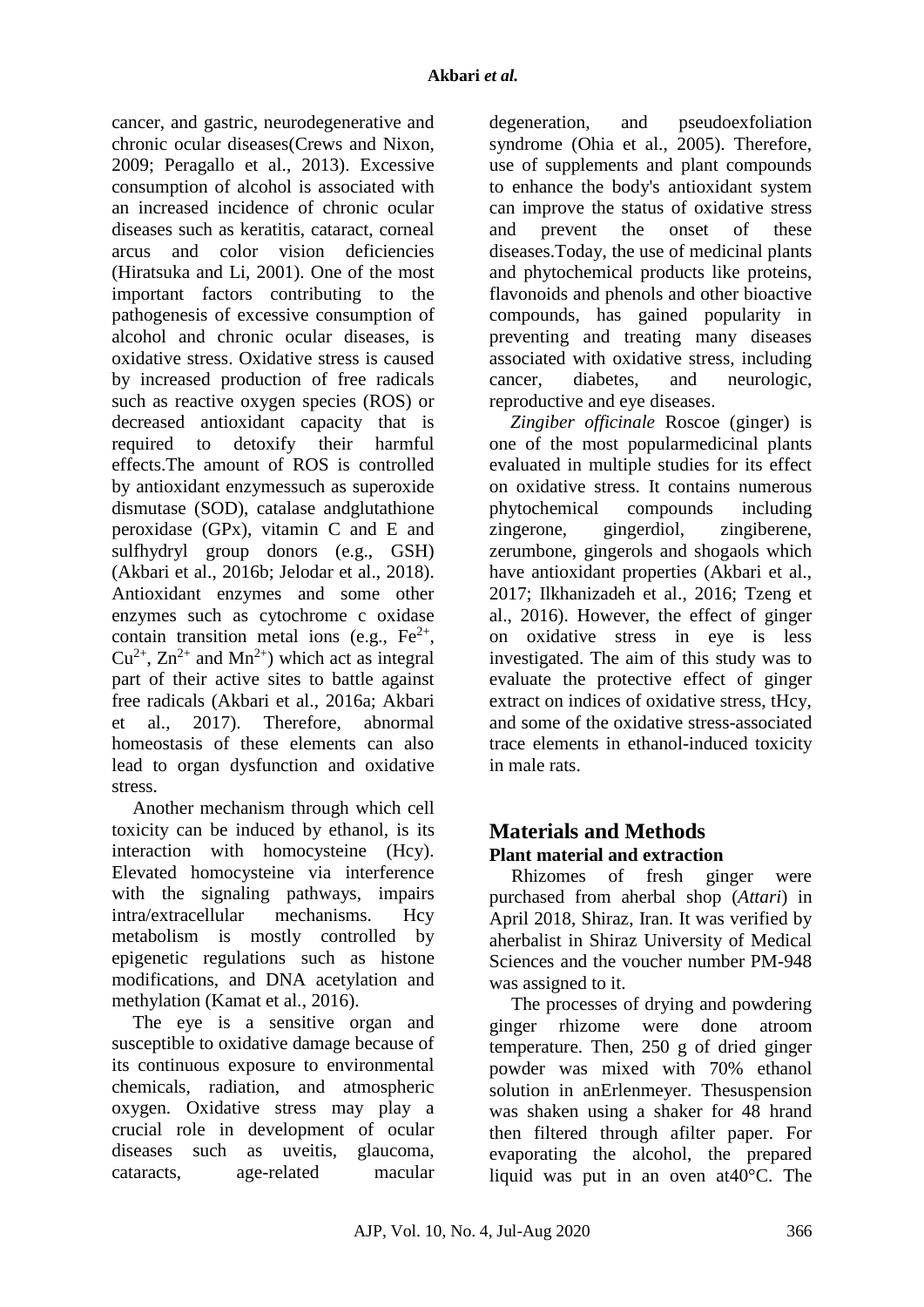residual was the extract of ginger. By adding definite amounts of corn oil, the required dose of the extract was prepared for oral administration.

#### **Animals**

All stages of the experiment were performed in accordance with the "Guiding Principles for the Care and Use of Research Animals" approved by Shiraz university. Twenty-four adult male Sprague-Dawley rats (220±15g) were colony-bred (six rats per cage) in the animal room under controlled lighting (12 hr light: 12 hr darkness) and temperature  $(20\pm2\degree C)$  and they had free access to pelleted food and tap water.

#### **Experimental design**

To evaluate the effects of ginger extract on toxicity induced by ethanol in eye tissue, animals were randomly allocated to four equal groups (n=6 in each group).

Group I: Vehicle or control group which received normal saline (1 ml/day)

Group II: Ethanol group which received ethanol (4 g/kg of body weight (BW)/day)

Group III: Ginger group received ginger extract (1 g/kg of BW/day)

Group IV: Ginger-ethanol group which received ethanol (4 g/kg of BW/day) after administration of ginger (1 g/kg of BW/day).

Daily oral administration of the vehicle and extract were done for 28 days. Alcohol (ethanol 96%) was purchased from Razi Chemical Company (Tehran, Iran).

#### **Biochemical analysis and assessment of eye oxidative status**

After the 28th day, animalls were fasted overnight with free access to drinking water, then, sacrificed by deep anesthesia induced by ether. Eyes were removed and rinsed in ice saline. Then, homogenized manually in cold phosphated buffer (pH7.4, 0.1M) and debris were removed by centrifugation at 3000g for 10 min. The upper clear supernatants were then recovered and stored at -70ºC for assaying enzymes and total protein. To evaluate the ethanol-induced oxidative damage in eye tissue the activities of SOD, GPx and CAT and MDA level were measured. The activities of SOD and GPx were determinedby laboratory Ransel and Ransod kits (Randox Company, UK), respectively. To evaluate catalase activity ineye, we used the method described by Aebi(Aebi, 1984). The MDA levels were evaluated by a modified high-performance liquid chromatography (HPLC) method which is based on the reaction between MDA and thiobarbituric acid (TBA) to form a colored MDA-TBA adduct.

The levels of trace elements were measured by atomic absorption spectrophotometry (Shimadzu AA-670, Kyoto, Japan) (Kubaszewski et al., 2014). Briefly, 1 ml of serum tissue and 1ml of hydrochloric acid and nitric acid solution were mixed together; then, digestion was done using 80°C water bath for 16hr. Deionized water was used for dilution of the samples to 1 ml. Dilution of 1,000 ppm certified standard solutions (Merck, Germany) was used for preparing working standard solutions of Zn, Mn, Cu, and Fe. Total homocysteine (tHcy) of the eye serum was determined by the Axis Homocysteine EIA kit.

## **Statistical analysis**

Statistical analysis of data by one-way analysis of variance (ANOVA), followed by Tukey's comparison test to compare between treated and control groups, were performed by the Statistical Package for Social Sciences (SPSS17.0). Significant statistical difference was considered at p<0.05. The results are represented as mean±standard error of mean (SEM).

## **Results**

The mean values± SEM for BWand some trace elementsare presented in Tables 1 and 2, respectively. Ethanol could significantly decrease BW in the ethanol group compared to control, while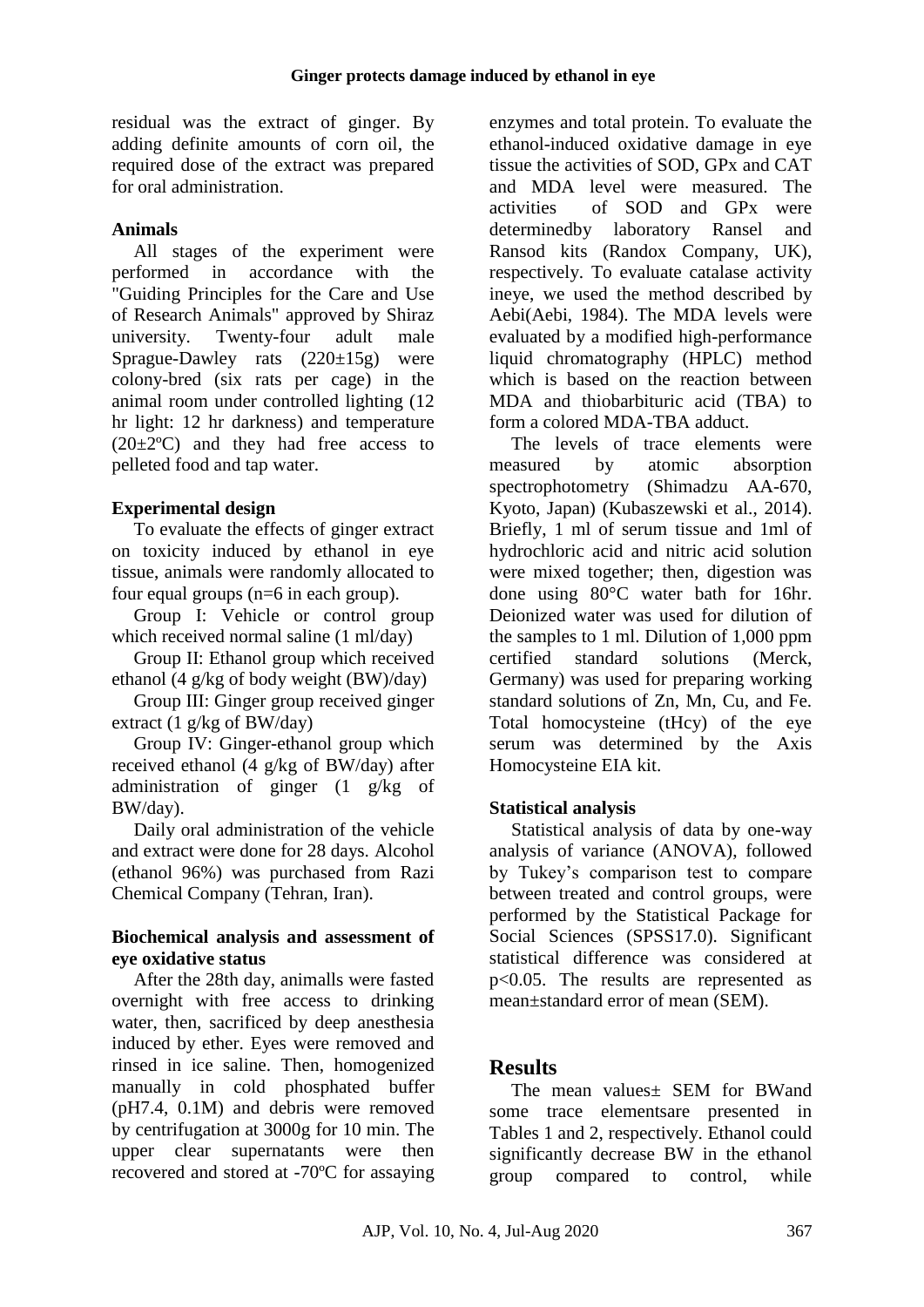preetreatment with ginger improved it in the ginger-ethanol group  $(p<0.05$  for both cases, Table 1). The results showed that the levels of copper and manganese were not significantly different between the ethanol and control group  $(p<0.05$ , Table 2). Also, the level of iron significantly decreased in the ethanol and ethanol groups compared to the control group

(p<0.05, Table 2). The results also showed that the level of zinc in ethanol group significantly increased ( $p < 0.001$ ), while pretreatment with ginger significantly deccreased the level of zinc in the gingerethanol group compared to the control  $(p<0.05)$  and ethanol group  $(p<0.001$ , Table 2).

Table 1. Changes in body weight during the study period in different groups

| Group                | Control                | Control+Ginger         | Ethanol                          | Ginger+Ethanol          |
|----------------------|------------------------|------------------------|----------------------------------|-------------------------|
| $\bf{D}$ av $\bf{0}$ | $260.57 \pm 7.14$      | $265.77 \pm 4.60$      | $262.17 + 3.16$                  | $274.17 + 4.36$         |
| Day 7                | $278.73 \pm 7.28$      | $273.48 + 4.67$        | 248.34±3.371*                    | 254.33±4.421*           |
| Day 14               | 286.47±7.59 $\ddagger$ | 283.23±4.58 $\ddagger$ | 232.73±3.16 $\ddagger\ddagger$ * | $268.33+4.2$            |
| Day 21               | 296.80±7.79 $\ddagger$ | 299.91±6.80 ff         | $216.87 \pm 3.11$ ii*            | $271.89 \pm 4.21$       |
| Day 28               | 321.17±7.61 tt         | 326.27±6.74 111        | 199.79±2.99 ‡‡‡***               | $279.25 \pm 3.90$ **### |

Results are presented as mean $\pm$  SEM for body weight (g). \* p<0.05, \*\*p<0.01, \*\*\* p<0.001 compared to control group.  $\# \# \mathfrak{p} < 0.001$  compared to ethanol group (n=6).  $\sharp \mathfrak{p} < 0.05$ ,  $\sharp \sharp \mathfrak{p} < 0.01$ ,  $\sharp \sharp \mathfrak{p} < 0.001$  compared to prior week of study.

Table 2. The mean value of trace elements  $(\mu g/dl)$  in studied groups

|     |    | <b>Control</b>     | Ginger               | <b>Ethanol</b>      | Ginger + Ethanol    |
|-----|----|--------------------|----------------------|---------------------|---------------------|
| Eye | Cu | $0.13 \pm 0.04$    | $0.1 \pm 0.01$       | $0.183 \pm 0.014$ * | $0.1 \pm 0.011$     |
|     | Mn | $3.6 \pm 0.17$     | $3.675 + 0.454$      | $3.433+0.21$        | $3.766 + 0.31$      |
|     | Fe | $12.66 \pm 1.47$ # | $13+1.4#$            | $9+0.45*$           | $11.5 + 1.24$ *#    |
|     | Zn | $47.1 + 2.45$      | $28.175 + 1.7$ **### | $115.1 + 11.24$ *** | $35.95 + 2.48$ *### |
|     |    |                    |                      |                     |                     |

Results are presented as mean± SEM of trace elements ( $\mu$ g/dl). \* p<0.05, \*\*p<0.01, \*\*\* p<0.001 compared to control group.  $\# p<0.05$ ,  $\# \# p<0.001$  compared to ethanol group (n=6).

The protective role of ginger extract on eye oxidative status in the toxicity induced by ethanol is shown in Figure 1. The activities of SOD, GPx and CAT were significantly decreased after administration of ethanol in the ethanol group compared to the control ( $p<0.05$  for all cases, Figure 1), while pretreatment with ginger returned their levels to normal  $(p<0.05$  for all cases, Figures 1A-C). The level of MDA as one of the byproducts of lipid peroxidation, was measured for the evaluation of oxidative stress. In the ethanol group, MDA level increased significantly compared to other groups, while pretreatment with ginger significantly decreased it compared to the control (p<0.05 for all cases, Figure 1D).

#### **Discussion**

The results of this study showed that MDA and tHcy and reduce SOD,GPx and CAT in ethanol group were increased, while pretreatment with ginger could improve levels of trace elements and tHcy and oxidative stress status in gingerethanol group, which agrees with previous reports (Akbari et al., 2017; Albano 2006; Ilkhanizadeh et al., 2016). Studies indicated that ginger extract reduce lipid proxidation, tHcy and oxidative stress induced by ethanol (Akbari et al., 2017) and streptozotocin (STZ)-induced diabetes (Ilkhanizadeh et al., 2016). In this study, we hypothesized that disruption of homeostasis of trace elements and tHcy level have a predominant role in the induction of oxidative stress.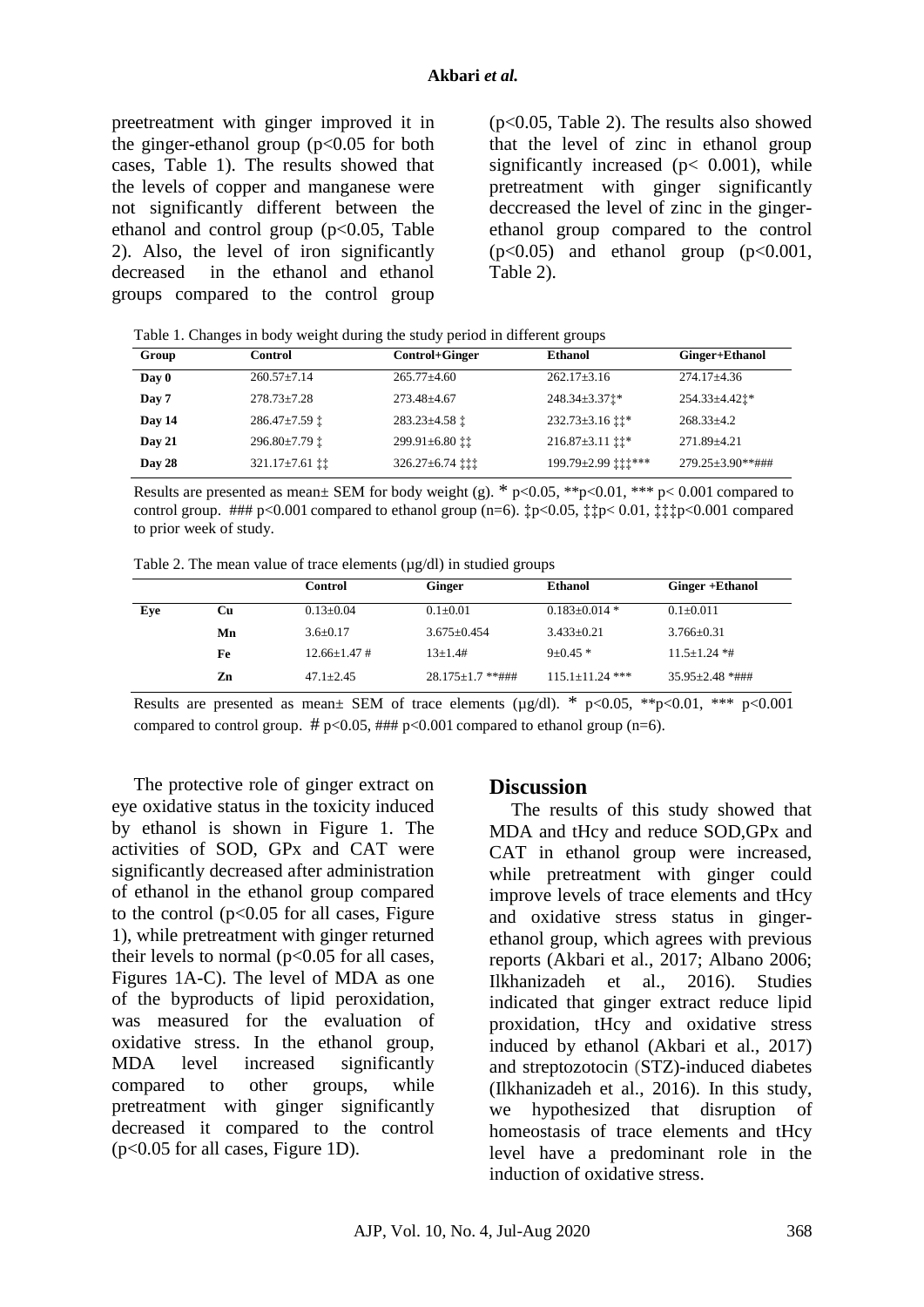#### **Ginger protects damage induced by ethanol in eye**



Figure 1. Comparison of SOD (A), GPx (B), CAT (C) and MDA (D) and tHcy (E) among studied groups (n=6). Data are expressed as mean±SEM. Asterisk indicates a significant difference among groups  $(p<0.05)$ .

However, many factors and processes are involved in oxidative stress induced by alcohol. The interaction between ethanol and trace elements at two levels are investigated. The first is the effect of ethanol on the concentration and distribution of certain trace metals such as iron, copper, selenium, manganese and zinc in the body. The second is the possible protection that exerted by some trace elements against damage-induced by ethanol. Some trace elements such as manganese, zinc, copper and selenium, can act as antioxidants to eliminate free radical (Dreosti and Pitman, 2009).

Some studies also showed that metabolism of ethanol by increasing the NADH/NAD ratio can increase the production of hydroxyl radical (Albano, 2006). In many organs, including the eye, excessive ethanol consumption led to increased production of ROS and/or suppression of antioxidant defense mechanisms, thereby resulting in oxidative damage. It is well known that one ofthe main damages to cells was occurred by ROS via reacting to lipids, proteins and DNA, and can induce apoptosis which causes tissue injury (Rottner et al., 2011). Our results showed that ethanol causes change in levels of copper, iron, zinc and manganese and induce oxidative stress in the eye, and pretreatment with ginger could improve these parameters, which is consistent with previous reports (Akbari et al., 2017; Dreosti and Pitman, 2009). It was also reported that ethanol reduced levels of some of trace elements and induced oxidative stress in the testis, and ginger could improve these conditions (Akbari et al., 2017). The antioxidant activity of ginger comes from high level of phenolic and flavonoid compounds which act as free radical scavengers and inhibit lipid peroxidation and damage to DNA (Siddaraju and Dharmesh, 2007). Ginger contains bioactive compounds such as gingerdiol, zingerone, gingerols, shogaols and zingiberene (Zancan et al., 2002). In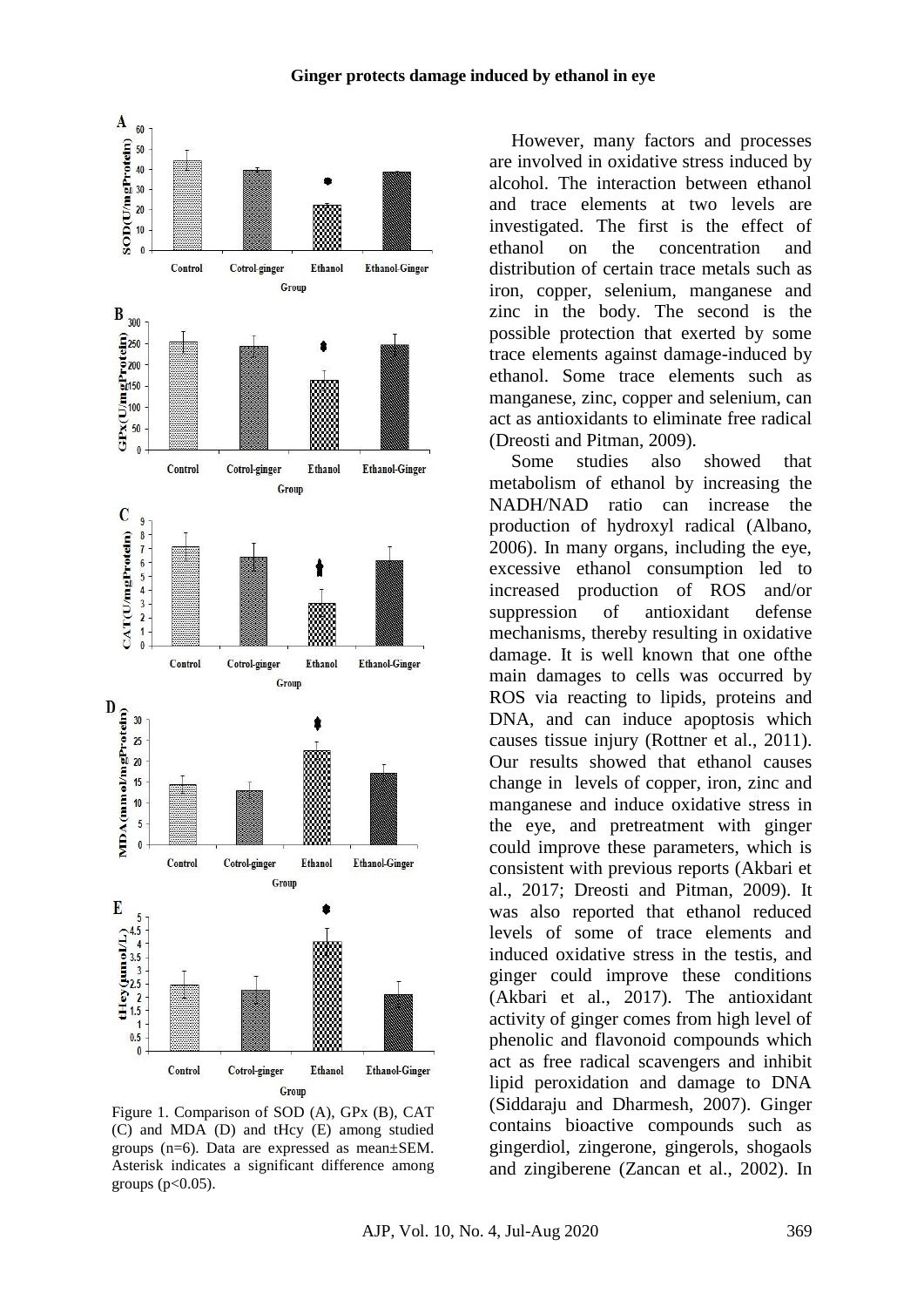our study, ethanol increased MDA and tHcy concentration in the ethanol group, and in ginger-ethanol group pretreatment with ginger could restore MDA and tHcylevels to normal. Lipid peroxidation as a physiological process in membrane, plays a crucial role in tissue injury and MDA is a byproduct oflipid peroxidation. GPx as one of the antioxidant enzymes decomposes peroxides such as  $H_2O_2$  and decreases lipid peroxidation by protecting cell membranes against free radicals (McCay et al., 1976). Studies have shown a positive correlation between plasma level of homocysteine and excessive consumption of ethanol (Gibson et al., 2008; Stickel et al., 2000). Chronic alcohol consumption results in hyperhomocysteinemia by decreasing plasma level of folate and vitamin  $B_{12}$ (Gibson et al., 2008), and elevated level of tHcy induces oxidative stress (Barak et al., 2001; Tyagi et al., 2005). Studies have shown that ginger via anti-inflammatory, antioxidant and antiangiogenic properties, have a protective role in streptozotocininduced diabetes (Ilkhanizadeh et al., 2016) and ethanol-induced reproductive toxicity (Akbari et al., 2017). Ilkhanzadeh et al., (2016) indicated that ginger extract improves serum apolipoproteins A and B, tHcy and can reduce heart structural abnormalities in diabetic rats (Ilkhanizadeh et al., 2016). It is possible that ginger has effects on homocysteine synthesis. However, more studiesareneeded.

The results of the present study indicated that ethanol induces oxidative stress, changes in the level of some trace element and increases in tHcy, and ginger can improve all of these factors in rat eye. Regarding the mechanisms of regulating homocysteine synthesis and homeostasis of trace elements, and the role of the ginger extract in improving these two processes, it should be noted that ginger extract not only by its antioxidant activity but also by interference withthese two processes,was able to improve the damage caused by ethanol. Further studies

usinghigher doses and longer treatment periods, could shed more light on the relevance of the current findings. It should be considered that ethanol-induced toxicity was done by gavage in this study which is obviously different from optional use of it. Self-administration methods for ginger and ethanol consumption are suggested for further investigations.

## **Acknowledgment**

The proposal of the study was approved by Committee of Ethics of Shiraz University of Medical Sciences with the reference number: CT-94-01-64-10080.

## **Conflicts of interest**

The authors declare that there is no conflict of interests regarding the publication of this paper.

## **References**

- Aebi H. 1984. Catalase in vitro. Methods Enzymol, 105: 121-126.
- Akbari A, Jelodar G, Nazifi S. 2016a. The proposed mechanisms of radio frequency waves (RFWs) on nervous system functions impairment. Comp Clin Path, 25: 1289-1301.
- Akbari A, Jelodar G, Nazifi S, Sajedianfard J. 2016b. An overview of the characteristics and function of vitamin C in various tissues: relying on its antioxidant function. Zahedan J Res Med Sci, 18:e4037.
- Akbari A, Nasiri K, Heydari M, Mosavat SH, Iraji A. 2017. The protective effect of hydroalcoholic extract of *Zingiber officinale* Roscoe (Ginger) on ethanolinduced reproductive toxicity in male rats. Evid-Based Compl Alt, 22: 609-617.
- Albano E. 2006. Alcohol, oxidative stress and free radical damage. P Nutr Soc, 65: 278- 290.
- Barak AJ, Beckenhauer HC, Kharbanda KK, Tuma DJ. 2001. Chronic ethanol consumption increases homocysteine accumulation in hepatocytes. Alcohol, 25: 77-81.
- Blainski A, Lopes GC, De Mello JCP. 2013. Application and analysis of the FolinCiocalteu method for the determination of the total phenolic content